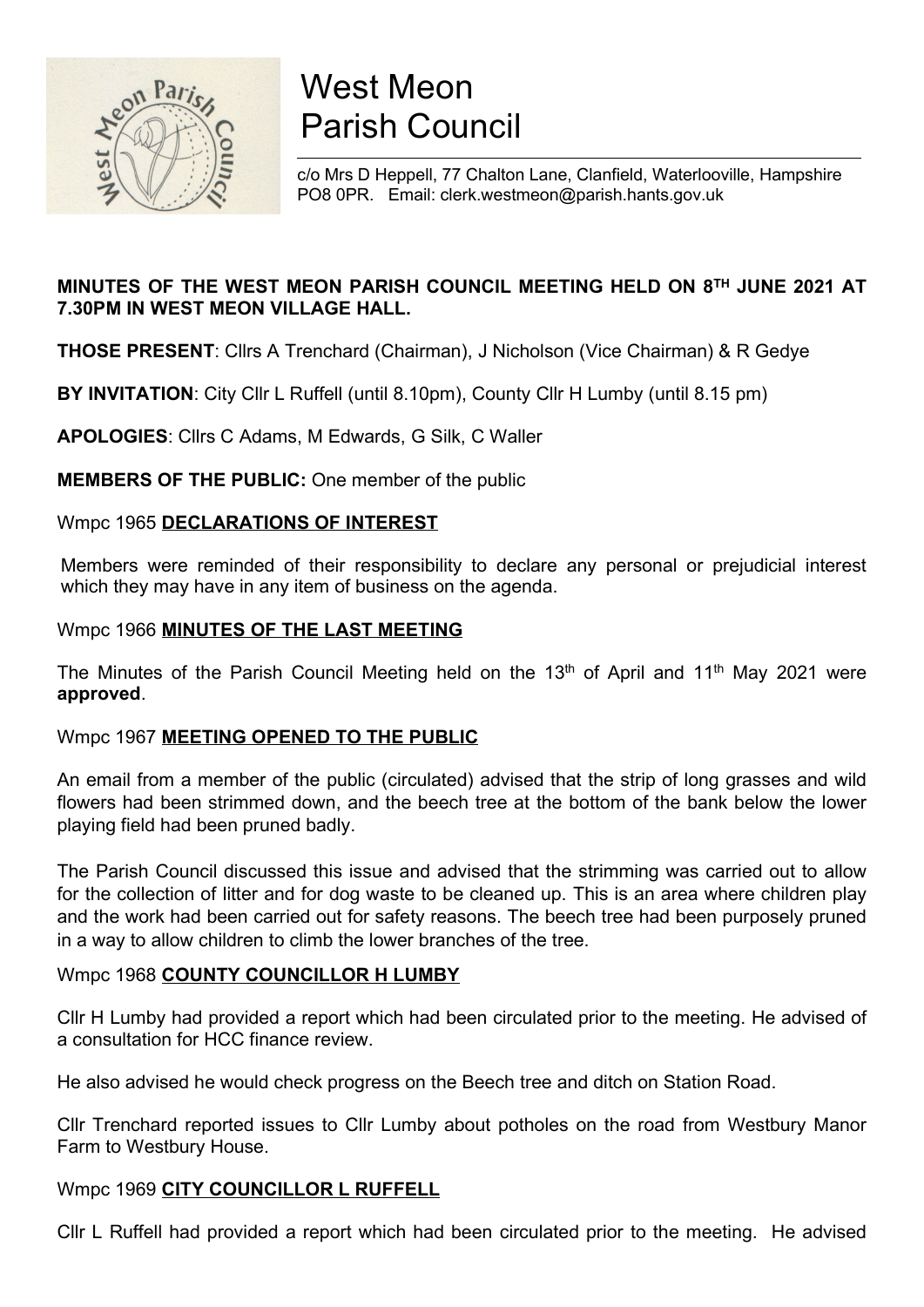that HCC are providing vouchers towards better broadband and that the Barr End leisure centre is now open.

## Wmpc 1970 CLERK'S REPORT/UPDATE

Notices for the co-option of councillors have been displayed on the website for two vacancies.

The South Downs National Park Authority Hampshire Parishes Workshop is on Wednesday 9 June 2021 at 18:00, finishing no later than 20:00. Please book spaces.

The Virtual Local Parish Briefing by WCC is on 21 June 2021 at 3pm.

Some WCC Register of Interest forms had been received from councillors, and those that are outstanding need returning as soon as possible.

## TO RECEIVE WORKING GROUPS

#### Wmpc 1971 PLANNING

- a) SDNP/21/02855/HOUS 1 Railway Cottages Station Road West Meon Petersfield Hampshire GU32 1JQ: Repairs to chimney to address internal water egress. Erect scaffold to side of, inspect leadwork and chimney at roof height, removing tiles where necessary to inspect timberwork. Removal of chimney to roofline Install new lead flashing and lead keep (DPC). Rebuild chimney in same style using reclaimed bricks and lime mortar. Install ports and re-flaunce. 25.6.21. It was unanimously agreed No Objections would be raised.
- b) SDNP/21/02851/TPO Meadow House East End West Meon Petersfield Hampshire GU32 1LS: T2 Beech approximately 2.5 metres to suitable secondary growth points and remove all major deadwood (diameter greater than 50mm). T3 Beech species fell. 21.6.21. It was unanimously agreed No Objections would be raised.
- c) SDNP/21/02811/HOUS The Dairy Pursers Woodlands Bramdean Alresford: (Retrospective) installation of with unobscured glazing. 21.6.21. It was unanimously **agreed No Objections** would be raised.
- d) SDNP/21/02825/LIS and DC/TU/QTEW74TU0PM03 Punsholt Farm Punsholt Lane West Tisted Alresford Hampshire SO24 0HN: Alterations to listed farm buildings to provide a craft workshop, tourist accommodation. Glazing of windows and doors to barn for use as wedding venue. Machine barn rebuilt with pitched roof loft. 18.6.21. It was unanimously agreed No Objections would be raised, but that no permanent residential use shall be given for the tourist accommodation and that matching sympathetic materials are used.

#### Wmpc 1972 HIGHWAYS AND TRANSPORTATION

Cllr Lumby is going to check progress on the ditch and beech tree at Station Road.

#### Wmpc 1973 COMMUNITY, HOUSING AND RECREATION

- a) War Memorial Cllr Waller circulated a written update.
- b) Lease agreements and valuations with Village Hall and Rifle Club. Cllrs Edwards reported that he is liaising with the Council solicitors on this matter. A copy of the deeds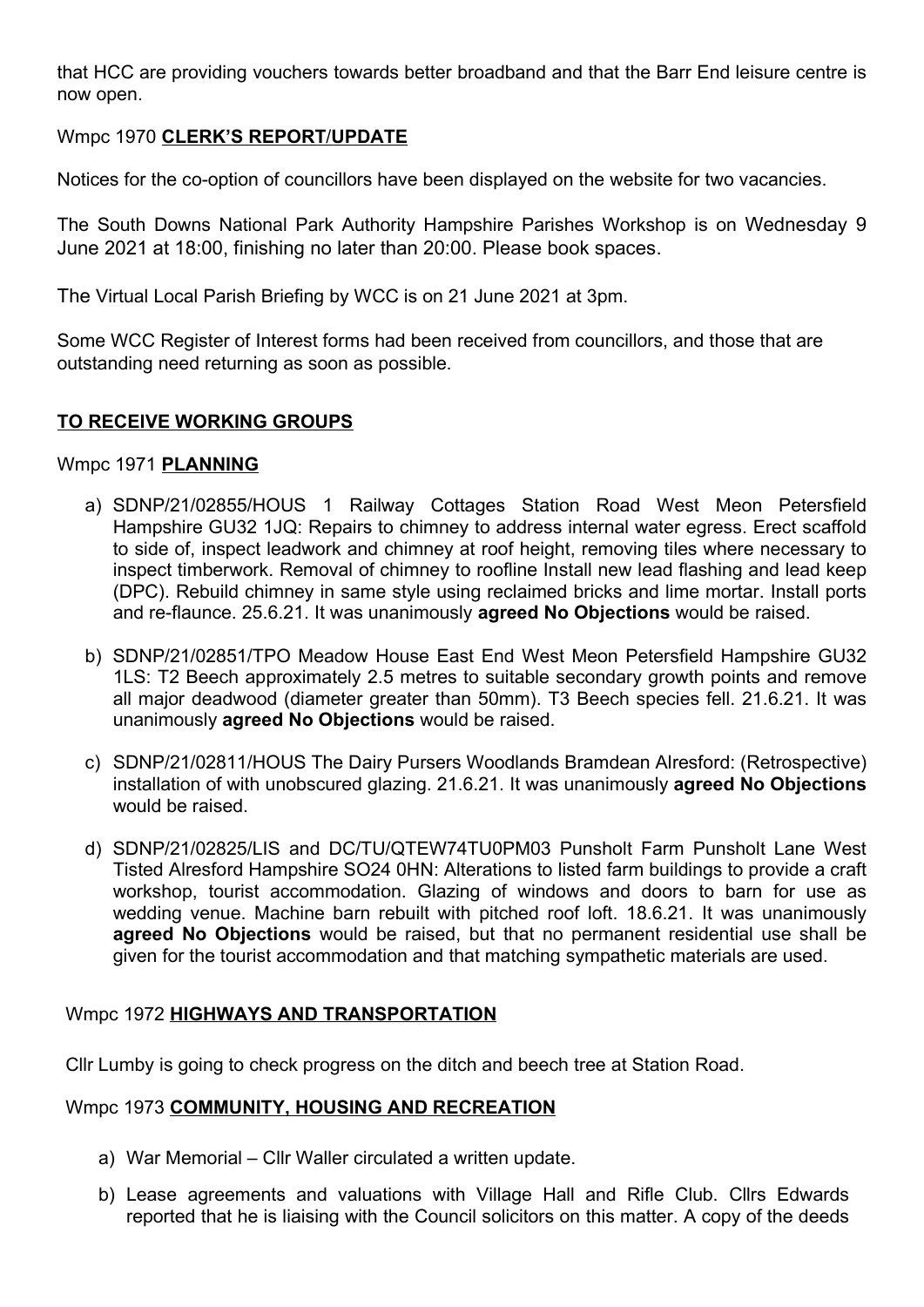are required to continue the process. To be updated at the next meeting.

- c) The Parish Council received a written update from the representative for the petanque court. The Parish Council advised they cannot claim VAT back on the court for third parties, and that a survey and further research should be carried out by the group on whether residents would like a petanque court and reported back to the September meeting. A lease agreement should be made with the group that they reinstate the ground when no longer required.
- d) Parish News Cllr Adams is to produce this month's report for the parish news. Any items to be forwarded
- e) Cllr Trenchard reported that the water leak at the sports club has been repaired.
- f) Repairs costs would be sought for the restoration of the milestones posts.
- g) Purchase of another Biffa dustbin agreed. Clerk to contact the sports club and village hall committee.

#### Wmpc 1974 FINANCE AND ADMINISTRATION.

- a) A grant request for  $£1000$  had been received for the Fireworks display. It was resolved that a grant award of £500 would be made to J Ulph.
- b) It was agreed to get quotes for the cleaning of the cross.
- c) It was agreed to purchase football nets for the recreation ground at no more that £1,000.

#### d) Schedule of payments

| Arborventure Tree works                           | £840.00 |
|---------------------------------------------------|---------|
| Corhampton Parish Council Meon Valley Trail signs | £40.00  |
| <b>ICO DD</b>                                     | £40.00  |
| Locum Clerk Mrs M Snow                            | £99.10  |
| <b>BACS D Heppell salary</b>                      |         |
| <b>Expenses D Heppell</b>                         | £50.70  |
| <b>BACS HMRC</b>                                  | £26.80  |

It was resolved that the schedule of payments listed above be approved.

#### Wmpc 1975 TO RATIFY PAYMENTS MADE BY THE CHAIRMAN SINCE THE DATE OF THE LAST MEETING

None

#### Wmpc 1976 ITEMS TO BE CONSIDERED AT NEXT MEETING

Ditches, lease agreement, budget, cleaning of the cross, grants.

#### Wmpc 1977 DATE OF NEXT MEETING

Tuesday  $6<sup>th</sup>$  July 2021 at 7.30pm in the Village Hall.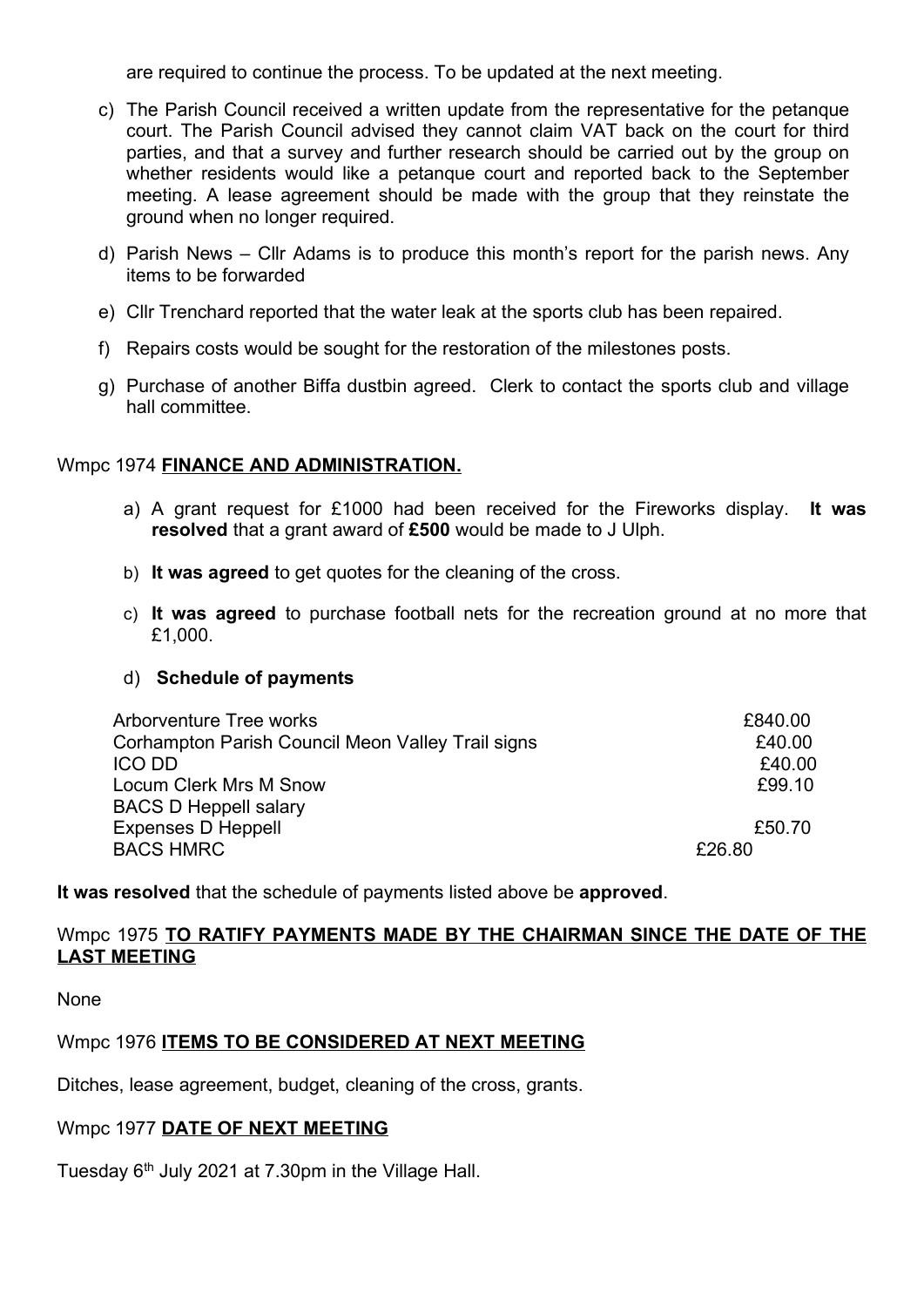Chairman ……………………….

# Hampshire County Councillor report

# June 2021

# Election Results

I am delighted to have been elected as your Hampshire County Councillor for the Meon Valley Division in the elections last month.

The make-up of Hampshire County Council is now as follows:

| Party name                                   | Seats won | % of votes |
|----------------------------------------------|-----------|------------|
| Conservatives                                | 56        | 51%        |
| Liberal Democrats                            | 17        | 27%        |
| Labour                                       | 3         | 13%        |
| Independent                                  | 1         | 2%         |
| Whitehill & Bordon<br><b>Community Party</b> | 1         | $< 1\%$    |

The Members of the new County Council Cabinet are:

- Councillor Keith Mans Leader of Hampshire County Council, Executive Member for Policy and Resources
- Councillor Rob Humby Deputy Leader of Hampshire County Council, Executive Lead Member for Economy, Transport and the Environment
- Councillor Stephen Reid Executive Member for Performance, Human Resources and Partnerships
- Councillor Russell Oppenheimer Executive Member for Highways Operations
- Councillor Jan Warwick Executive Member for Climate Change and Sustainability
- Councillor Roz Chadd Executive Lead Member for Children's Services
- Councillor Liz Fairhurst Executive Lead Member for Adult Services and Public Health
- Councillor Edward Heron Executive Member for Recreation, Heritage and Rural Affairs
- Councillor Steve Forster Executive Member for Commercial Strategy, Estates and Property

# Highways England

M3 Junction 9 Project Highways England have started their consultation for the above project. The consultation ends 11:59 8th July 2021. All documents can be viewed on Highways England's website https://highwaysengland.co.uk/our-work/south-east/m3-junction-9-improvements/. This includes access to a virtual exhibition including a fly through of the proposed works and an opportunity to provide feedback.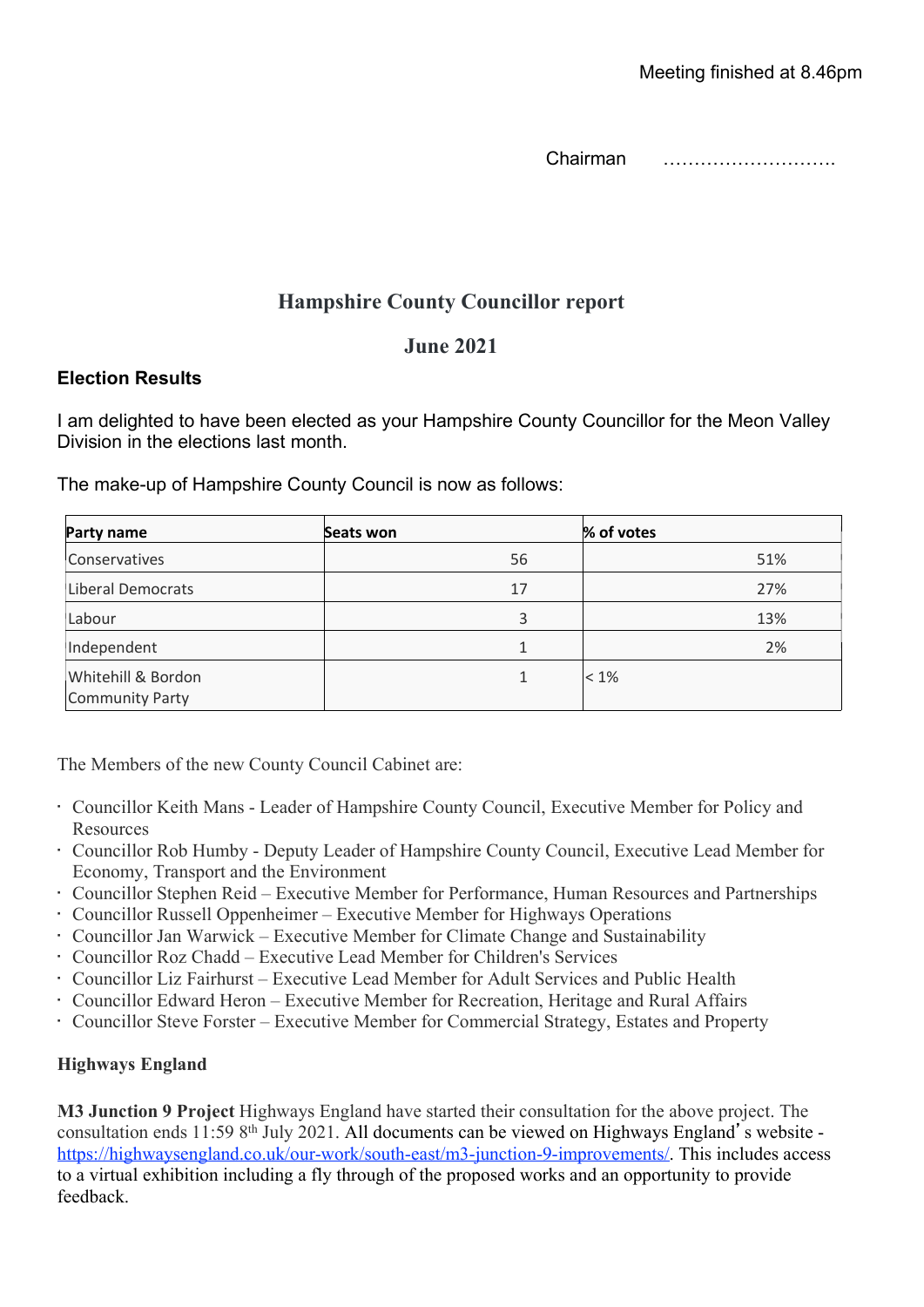M27 Junction 9 to 11 - Closures Highways England have announced that to accommodate extensive planing and resurfacing between junction 9 and 11, they will need to close the M27 overnight between the hours of 9.00pm and 6.00am the following morning from Tuesday 1 June 2021 to Friday 30 July 2021. The M27 will be closed in at least one direction during this time. Please note that closures will only be in place on weekday dates throughout this period. Updates can be obtained by visiting the Traffic England website: www.trafficengland.com.

# Covid testing

Hampshire residents without symptoms can access free supervised testing, or collect kits to self-test at home, from participating pharmacies across the county. In Hampshire, over 200 pharmacies are providing the national collect scheme and over 40 of these pharmacies will also be offering on-site supervised lateral flow testing. In addition, Hampshire's symptomatic testing sites will continue to offer test kit collection for people without symptoms from 2.30pm to 8pm, alongside the pharmacy scheme.

Lateral flow testing and the test kit collection scheme are for people without symptoms. Anyone with symptoms of coronavirus must book a PCR test or call 119.

Collecting kits from a pharmacy for testing at home:

- Anyone over the age of 18 can collect test kits from participating pharmacies for themselves and their families to use at home.
- You can collect 1 pack per person of 7 lateral flow device tests.
- There is no need to book an appointment.
- Testing should be done twice a week. It is important to record the result.

## Connect4Communities

Vulnerable children in Hampshire have been given £15 food vouchers for this half-term. This initiative is part of the connect4communities programme led by Hampshire County Council.

They include families whose children are eligible for free school meals, all children open to early help services, 16 to 18-year-olds previously eligible for free school meals and all two to four-year-olds accessing childcare and eligible for Early Years Pupil Premium. Community grants to support vulnerable families are open until 13<sup>th</sup> June 2021.

https://www.hants.gov.uk/socialcareandhealth/childrenandfamilies/connectforcommunities

#### Ticks and Lyme Disease

As spring approaches and more people are outdoors Hampshire residents are urged to be 'tick aware' especially when walking in wooded areas or long grass where ticks attach themselves to people or animals as they pass by. Further information is available at https://www.hants.gov.uk/News/20210401ticks

Cllr Hugh Lumby Hampshire County Councillor Meon Valley Division hugh.lumby@hants.gov.uk

# Winchester City Councillor Report June 2021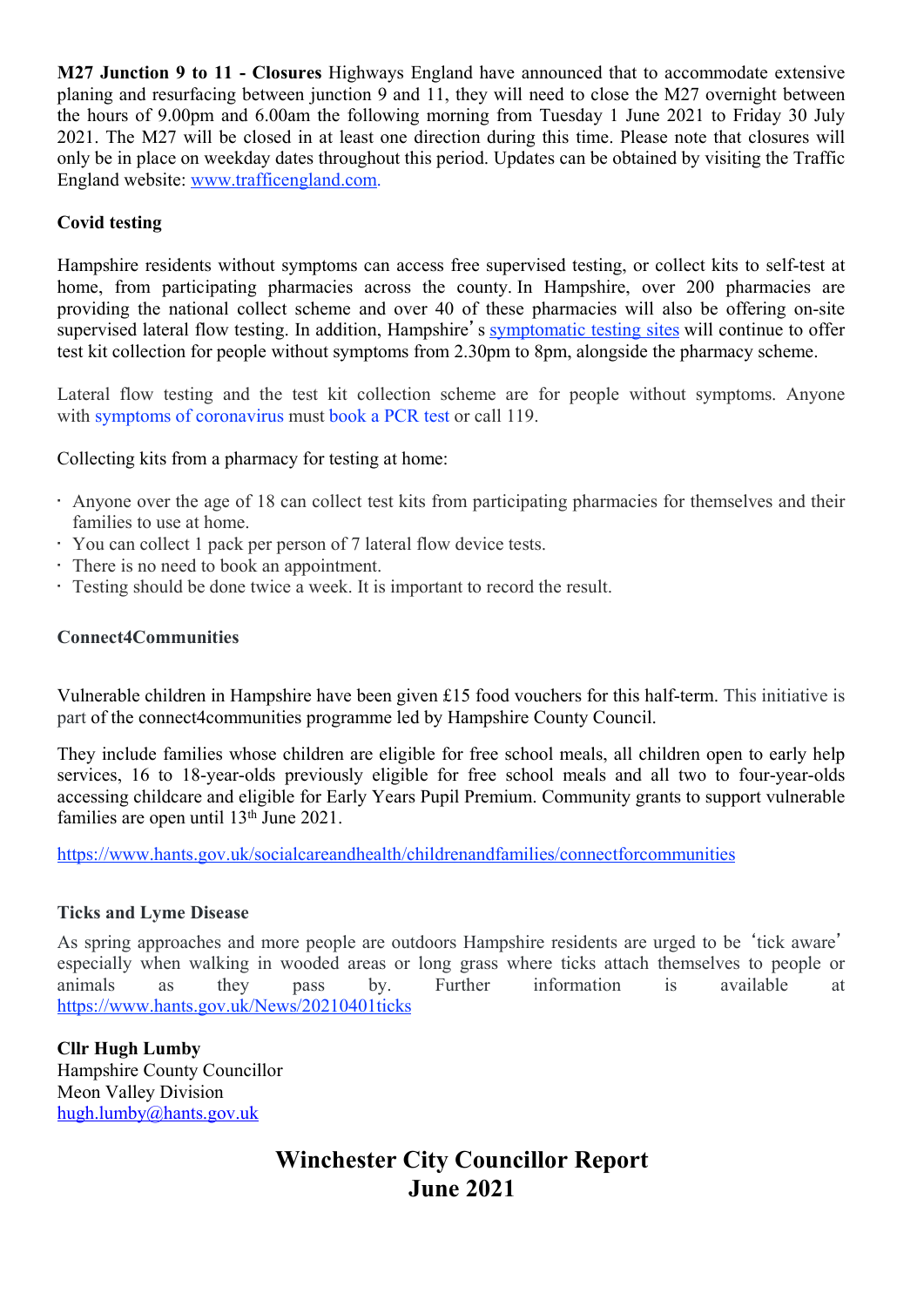# Winchester City Council cuts ribbon on new Sport & Leisure Park.

A private ribbon cutting ceremony took place on 25 May 2021 at Winchester City Council's new Sport and Leisure Park to mark its opening on Saturday 29 May. The Leader and Chief Executive of the city council, alongside operator Everyone Active, invited a handful of representatives from the organisations who have played a key part in making the centre a state-of-the art facility for local people to enjoy..

The COVID-19 secure ceremony marked the completion of the centre, which was commissioned under the previous Conservative administration and successfully built throughout the pandemic despite the enormous challenges faced by the construction industry over the last 12 months.

Details of the new centre, including how to book activities, can be found at www.everyoneactive.com/centre/winchester-sport-leisure-park

# Junction 9 on the M3

The M3 connects south Hampshire with London, the Midlands and the North. It is also part of a key freight route. Roughly 6,000 vehicles an hour go through junction 9 during peak periods and traffic is particularly heavy between the M3 and the A34, with frequent queues on the northbound off-slip of the M3 which are a safety risk. Residents will also be familiar with the lengthy queues on the A272 Spitfire Link and Easton Lane. Overall the junction creates a bottleneck and significant delays.

Highways England has been working on revised proposals for the interchange, in particular looking at the provision of free-flowing road links between the M3 and the A34, both northbound and southbound, with no need to enter the junction 9 roundabout to travel between the A34 and M3.

The new proposed layout for the junction aims to:

- improve safety by reducing queuing and delays
- reduce congestion and improve journey times
- reduce the number of people affected by noise and improve air quality
- $\bullet$  improve conditions for non-motorised users a new cycle path would connect with National Cycle Network Route 23 which is severed by the current layout
- support economic growth improving road capacity which will help create jobs, improve business and support the building of new homes.